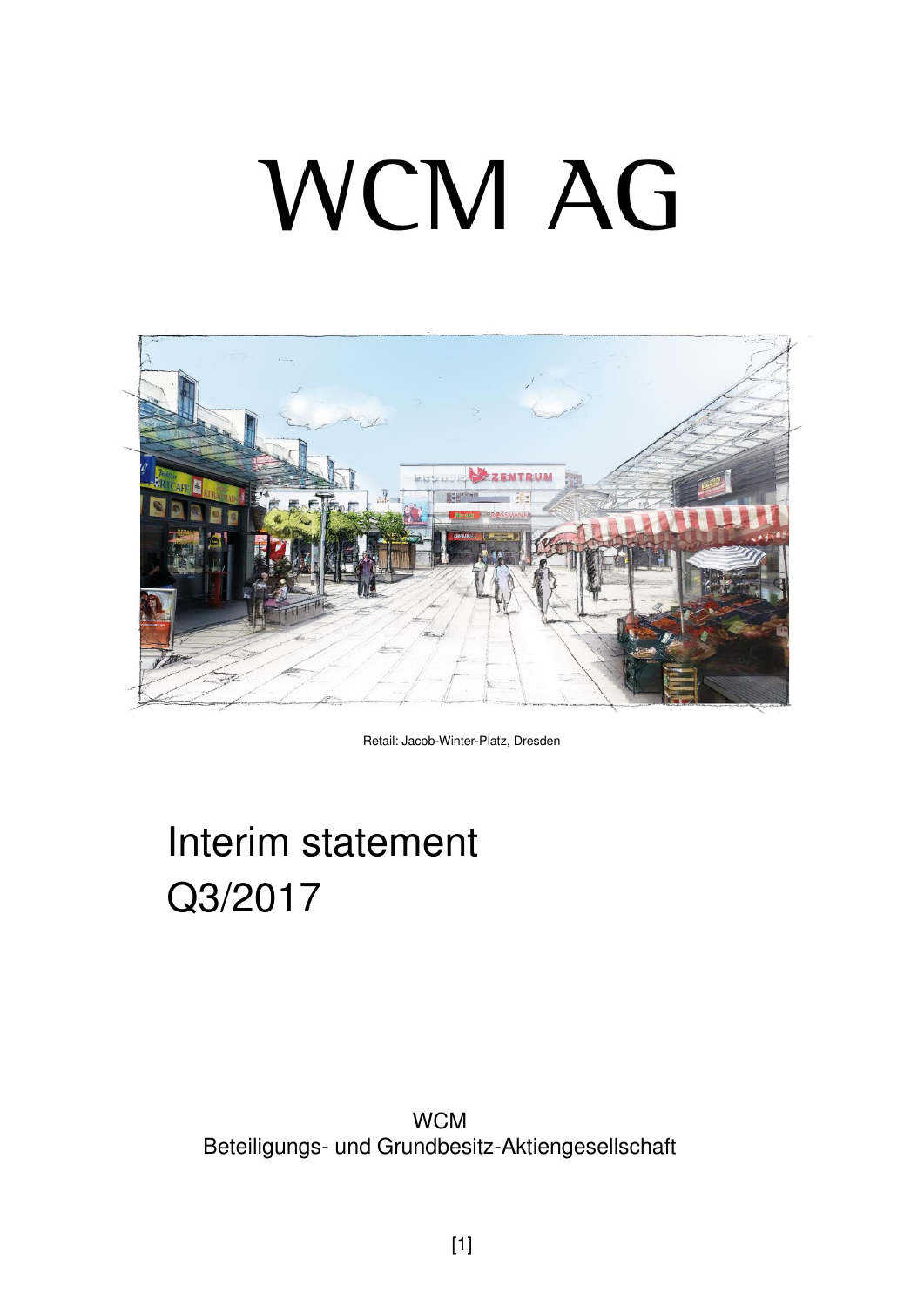#### **Consolidated key figures (IRFS) as at 30 September 2017**

| <b>Revenue and income</b>                            | 1 January -<br>30 September<br>2017 | 1 January -<br>30 September<br>2016 | <b>Absolute</b><br>change | Change in<br>percent |
|------------------------------------------------------|-------------------------------------|-------------------------------------|---------------------------|----------------------|
| $(k \in)$                                            |                                     |                                     |                           |                      |
| Rental income                                        | 34,647                              | 23,849                              | 10,797                    | 45.3                 |
| Net rental income                                    | 31,751                              | 22,261                              | 9,490                     | 42.6                 |
| Net income                                           | 16,990                              | 16,928                              | 62                        | 0.4                  |
| FFO <sub>I</sub>                                     | 17,729                              | 12,888                              | 4,841                     | 37.6                 |
| FFO I per share                                      | 0.13                                | 0.10                                | 0.03                      | 30.0                 |
| FFO II                                               | 17,828                              | 13,687                              | 4,141                     | 30.3                 |
| FFO II per share                                     | 0.13                                | 0.11                                | 0.02                      | 18.2                 |
| <b>EPRA</b> earnings                                 | 4,781                               | 4,634                               | 147                       | 3.2                  |
| Earnings per share, undiluted<br>(in $\epsilon$ )    | 0.10                                | 0.12                                | $-0.02$                   | $-16.7$              |
| Earnings per share, diluted (in<br>€)                | 0.09                                | 0.12                                | $-0.03$                   | $-25.0$              |
| Key balance sheet ratios                             | 30 September<br>2017                | 31 December<br>2016                 | <b>Absolute</b><br>change | Change in<br>percent |
| $(k \in)$                                            |                                     |                                     |                           |                      |
| Total property portfolio                             | 805,448                             | 662,073                             | 143,375                   | 21.7                 |
| <b>Total assets</b>                                  | 874,512                             | 710,273                             | 164,239                   | 23.1                 |
| Equity (incl. minorities)                            | 315,133                             | 315,933                             | $-800$                    | $-0.3$               |
| <b>Financial liabilities</b>                         | 476,344                             | 361,864                             | 114,480                   | 31.6                 |
| <b>EPRA NAV</b>                                      | 351,534                             | 345,366                             | 6,168                     | 1.8                  |
| EPRA NAV per share (in $\epsilon$ )                  | 2.57                                | 2.62                                | $-0.05$                   | $-1.9$               |
| EPRA NNNAV per share (in $\epsilon$ )                | 2.30                                | 2.39                                | $-0.09$                   | $-3.8$               |
| <b>Key Portfolio Figures</b>                         | 30 September<br>2017                | 31 December<br>2016                 |                           |                      |
| Lettable area                                        | 422,724 m <sup>2</sup>              | 324,031 m <sup>2</sup>              |                           |                      |
| Annualised rental income in<br>€m <sup>1</sup>       | 47.4                                | 38.3                                |                           |                      |
| EPRA net initial yield (NIY) in<br>percent           | 5.1                                 | 5.1                                 |                           |                      |
| EPRA vacancy rate in percent <sup>2</sup>            | 4.3                                 | $\overline{3}$ $\overline{8}$       |                           |                      |
| Net loan-to-value (LTV), in<br>percent               | 55.7                                | 53.1                                |                           |                      |
| Weighted average lease term in<br>years <sup>3</sup> | 7.8                                 | 8.9                                 |                           |                      |
| Average cost of debt in percent                      | 1.9                                 | 2.0                                 |                           |                      |
| By segment                                           |                                     | Retail                              | <b>Office</b>             |                      |
| Number of assets                                     |                                     | 45                                  | 11                        |                      |
| Lettable area                                        |                                     | 312,213 m <sup>2</sup>              | $110,511 \text{ m}^2$     |                      |
| Annualised rental income in k€                       |                                     | 29,280                              | 18,131                    |                      |
| EPRA vacancy rate in percent                         |                                     | 3.4                                 | 5.8                       |                      |
| Weighted average lease term in years                 |                                     | 7.7                                 | 7.9                       |                      |

<sup>&</sup>lt;sup>1</sup>Less unlet periods

 $\overline{a}$ 

<sup>&</sup>lt;sup>2</sup>Excluding parking spaces<br><sup>3</sup>In parts without taking into account extraordinary rights of termination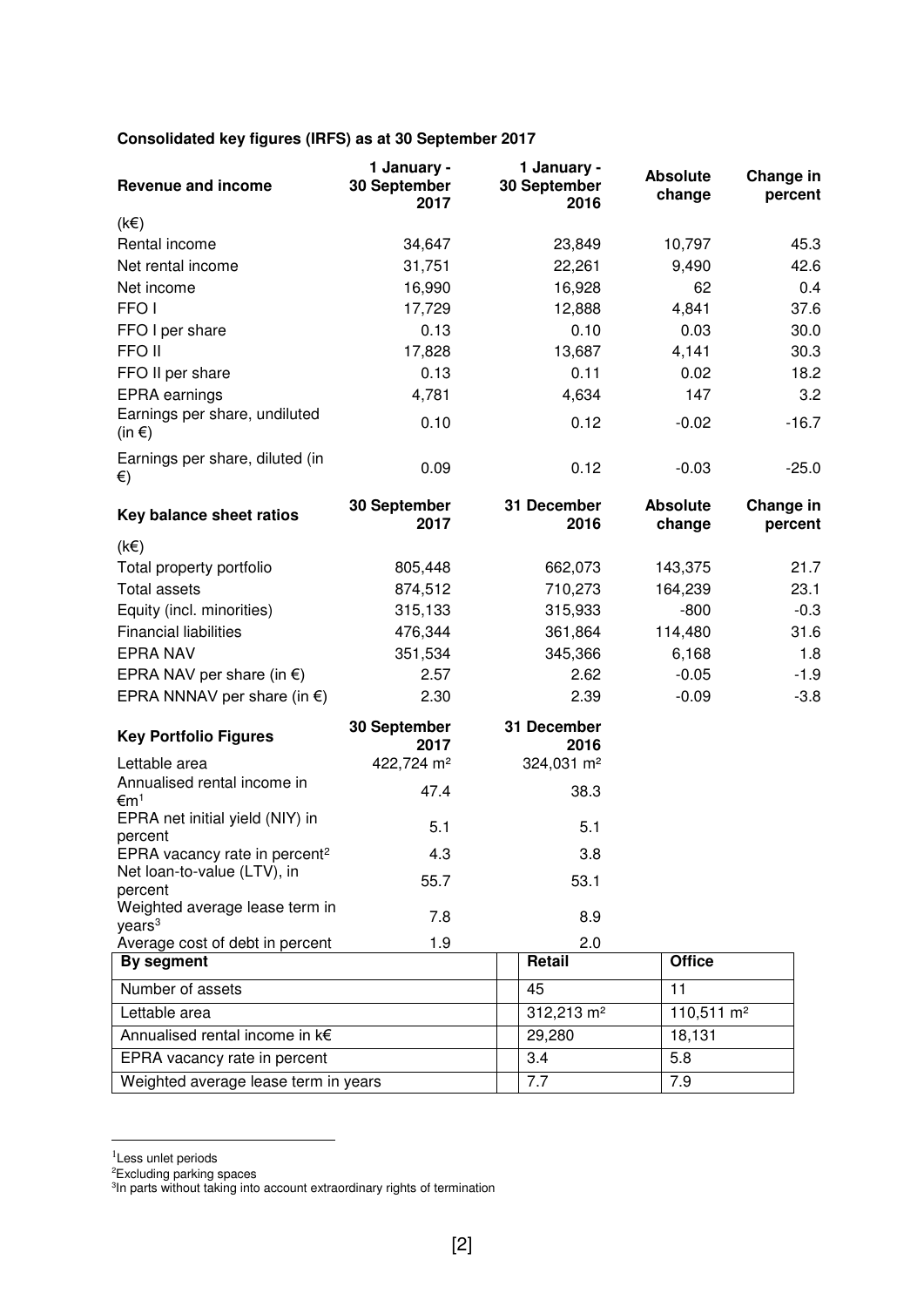Interim statement pursuant to Section 51a Stock Exchange Regulations for the Frankfurt Stock Exchange

#### **WCM Beteiligungs- und Grundbesitz-Aktiengesellschaft, Frankfurt am Main**

#### **Consolidated interim statement pursuant to IFRSs for the period from 1 January to 30 September 2017**

The consolidated interim statement of WCM Beteiligungs- und Grundbesitz-AG (referred to hereinafter as "WCM", "WCM AG", or "the Company") shown below relates to the business performance and its effects on the results of operations, net assets and financial position in the first nine months ("reporting period") of fiscal year 2017.

WCM implements the simplified publication requirements of the Frankfurt Stock Exchange in place since November 2015 and publishes an interim statement for the first and third quarter of the fiscal year.

#### **1. Accounting policies**

This interim statement and the attached interim consolidated financial statements – comprising the interim consolidated statement of financial position, interim consolidated statement of comprehensive income, interim consolidated statement of changes in equity and interim consolidated cash flow statement – were prepared in accordance with the accounting methods applied as at 31 December 2016, taking into account newly applicable standards. The following IFRS standards were applied for the first time as at 1 January 2017:

| Standard/Interpretation<br><b>First-Time Adoption</b> | Titel of the Standard/Interpretation or of the Amendment |
|-------------------------------------------------------|----------------------------------------------------------|
| Amendments to IAS 7<br>01.01.2017                     | Disclosure Initiative                                    |
| Amendments to IAS 12<br>01.01.2017                    | Recognition of Deferred Tax Assets for Unrealized Losses |
| Improvements to IFRS 2014 - 2016<br>01.01.2017        | Amendments zu IFRS 12                                    |

The newly applicable standards had no effects on the interim statement. For additional information, please refer to the consolidated financial statements as at 31 December 2016.

The definitions of the key performance indicators used in the interim statement have not changed since the previous year. For these definitions, please refer to the Group management report as at 31 December 2016.

We point out that rounding differences may occur with regard to the values that are mathematically accurate (currency units, percentages, etc.).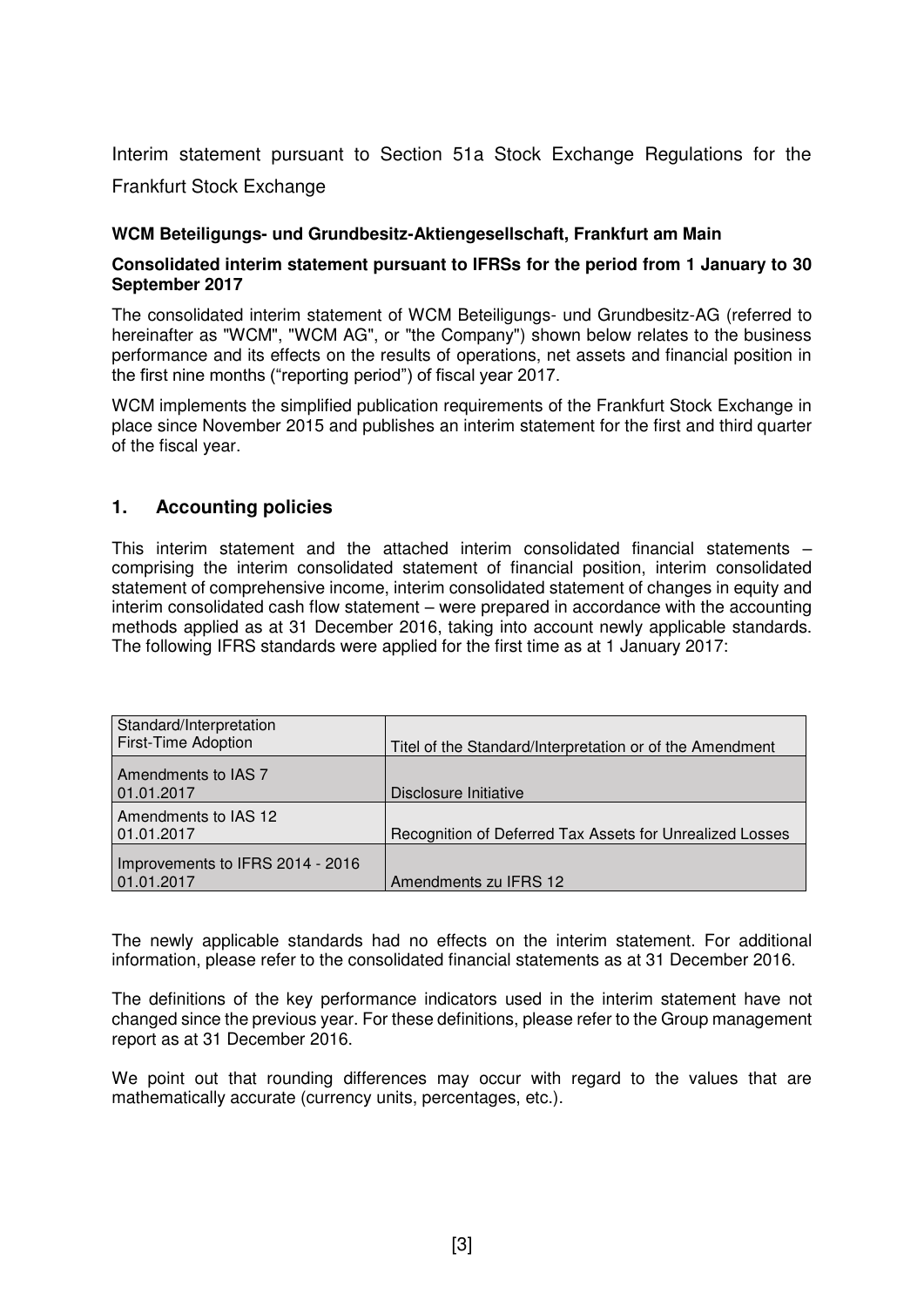#### **2. Significant events and transactions**

TLG IMMOBILIEN AG ("TLG") submitted a takeover offer to WCM shareholders in June 2017, according to which TLG offers four TLG shares in exchange for each 23 tendered shares of WCM. Based on the closing price of the TLG shares prior to the day of the announcement of the takeover offer, the resulting offer price amounts to EUR 3.36 per WCM share and represents a premium of 17.8% on WCM's pro forma EPRA NAV of EUR 2.85 per share as at year-end 2016.

The Management Board and Supervisory Board of WCM have issued a statement on the takeover offer and recommended that WCM shareholders accept the offer.

The deadline for accepting the offer was 26 September 2017. A total of 85.9% of WCM shareholders accepted the offer. The transaction was settled in October (see report on post-balance sheet date events).

As a result of various costs such as, for example, restructuring costs due to several changes in legal form, consultancy costs and costs for the abbreviated terms of stock option programmes, the takeover offer has a direct effect on the consolidated interim financial statements as at 30 September 2017. As the takeover progresses, it may have an effect on the Company's tax loss carryforwards and thus its deferred tax assets. We expect that a corporation tax loss carryforward of €180m to €230m will be retained.

Please also refer to the interim consolidated financial statements as at 30 June 2017 for further details concerning takeover-related issues.

#### **Portfolio transactions**

On 30 March 2017, a transaction was closed that saw WCM acquire three retail centres by way of share deals with a total rental area of around 89,865 m² at a net purchase price of around €98,200k.

Based on an agreement dated 16 February 2017, the Company acquired a retail centre in Jena with a total rental area of around 12,300 m² by way of a share deal for a net purchase price of €21,000k.

A property in Neu-Isenburg was sold above its carrying amount for €2,300k during the reporting period. The property was transferred to the buyer at the end of August 2017.

#### **Companies**

On 29 December 2016, the relocation of four Luxembourg subsidiaries to Germany was notarised. These subsidiaries were entered in the German Commercial Register between 27 February and 6 March 2017.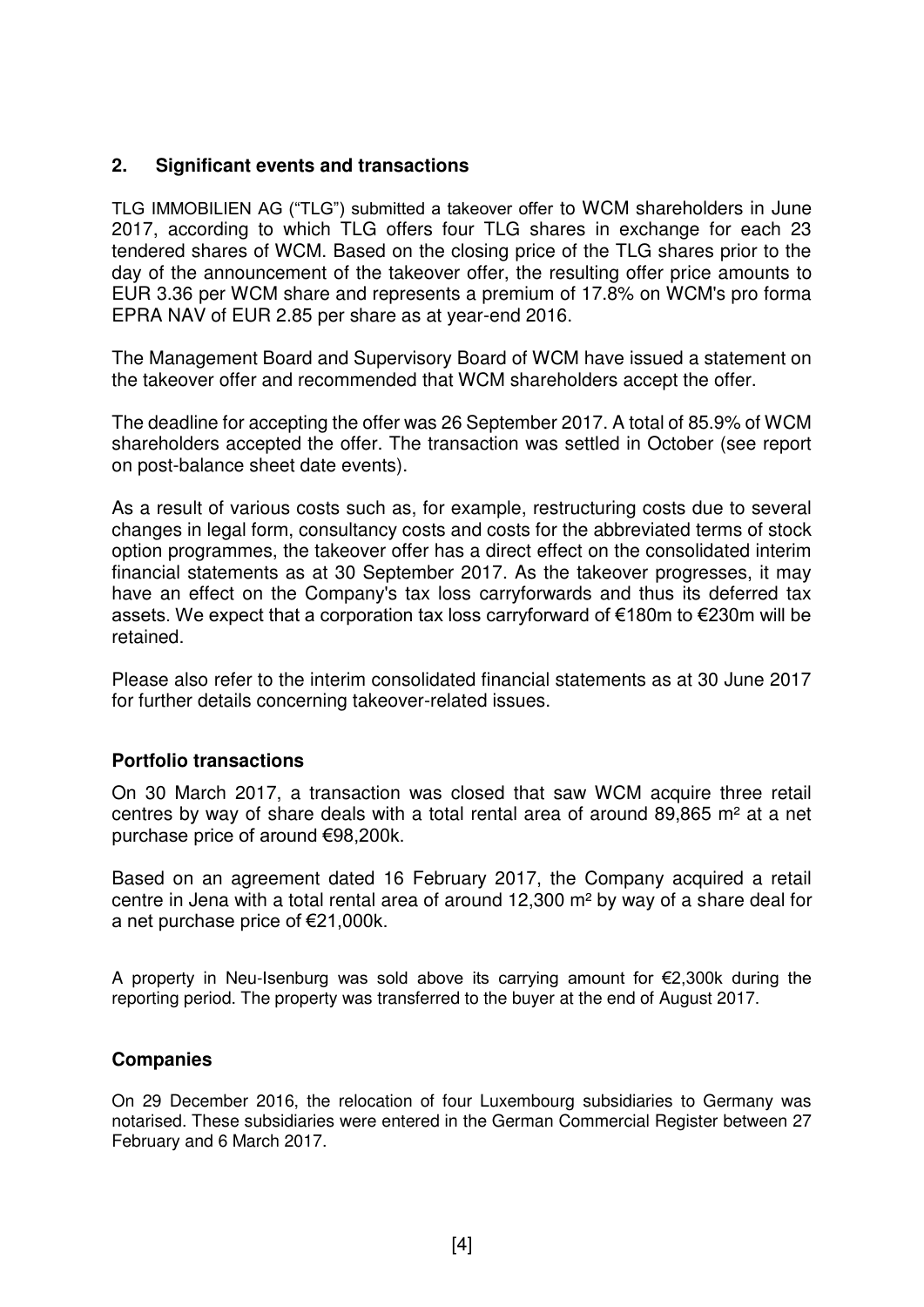Furthermore, four Dutch subsidiaries decided to relocate to Germany at the end of July 2017. The entries in the German Commercial Register were made on 24 and 25 August 2017.

Restructurings were carried out within the context of the TLG takeover. In order to largely retain existing corporation tax loss carryforwards, property companies that were still being operated in the legal form of a GmbH were converted – with a few exceptions – into GmbH & Co. KGs. The relevant Commercial Register entries were made at the end of August 2017. At the same time, four GmbH & Co. KGs – in each of which WCM was the sole limited partner – were converted into GmbHs, each accepting one minority shareholder.

#### **Mandatory convertible bond**

The acquisition of the MIA II portfolio was financed by issuing a mandatory convertible bond with a nominal amount of €5,983k on 16 February 2017, which was subscribed by the seller, DIO Deutsche Immobilien Opportunitäten AG. The mandatory convertible bond had a coupon of 1.5% and matured on 31 May 2017. It also provided for the issuance of 2.1 million WCM shares. The conversion took place on 31 May 2017.

#### **Financing**

#### **Refinancing by Landesbank Hessen-Thüringen (Project MIA I)**

A loan agreement of €80m was signed with Landesbank Hessen-Thüringen Girozentrale, and a first tranche of €73.6m was disbursed according to schedule on 30 March 2017. The provisional repayment date of the loan is 31 March 2019. WCM can extend the term of the loan once until 31 March 2024 if the rental agreements with anchor tenants in Ellwangen and Halle/Saale are renewed long-term. The interest rate of the loan is 1.55% p.a. (based on 3 month Euribor).

#### **Bayrische Landesbank (Straubing portfolio financing)**

A €10.5m increase in the existing loan agreement from €25.5m to €36.0m was agreed with Bayrische Landesbank. The term of the loan remains unchanged (maturity date of 30 June 2021). The fixed interest rate of the increase is 1.91% p.a.

#### **Deutsche Pfandbriefbank AG (Frankfurt River and Triangel portfolio financing)**

Based on the River and Triangel portfolio financing, a bridge financing totalling €25.0m was agreed with Deutsche Pfandbriefbank AG and disbursed on 29 March 2017. The loan is due for repayment in full on 30 April 2018. The interest rate of the loan is 2.75% p.a. (based on 3 month Euribor).

#### **Other financial obligations and contingent liabilities**

The Company signed rental agreements for office space at Joachimsthaler Strasse 34, Berlin, in 2015 and 2016. The agreements have a fixed term of five years and run until 31 January 2020. The total remaining rent, including prepayments of operating costs, amounts to €526k.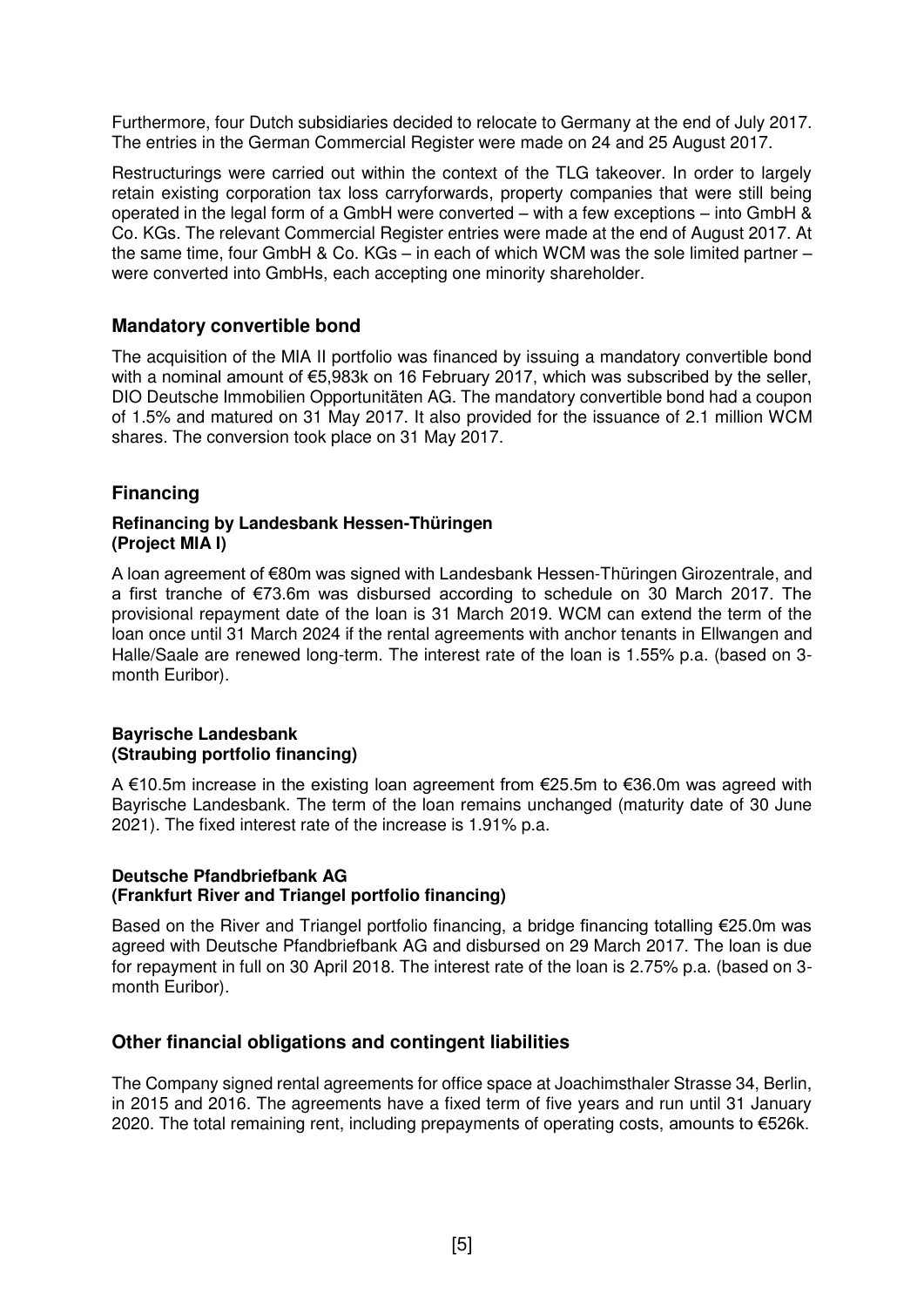There is a lease commitment of approximately €58k for a remaining term of between one and just under three years for vehicles used internally by the Company. The associated vehicle tax totals €2k.

Under an agreement dated 9 May 2016 and a supplement dated 18 November 2016, WCM sold the industrial property in Bremerhaven (Seebeck Offshore Industriepark GmbH & Co. KG, Bremerhaven) by way of a share deal. Obligations for WCM as the seller to make equalisation payments were agreed as part of the purchase agreement. The aim is to generate contractually secured rental income of at least €1,800k (target rent) with the sold property by 1 July 2018. If the property does not generate at least 95% of this target rent, WCM shall owe the buyer an equalisation payment of €1,200k. In this case, the buyer shall be entitled to offset this claim against the deferred remaining purchase price, which also totals €1,200k. The Company currently expects that it will not be called upon to implement this contractual commitment.

#### **Annual Shareholders' Meeting**

The WCM Annual Shareholders' Meeting was held in Berlin on 4 July 2017. With around 58% of the Company's share capital represented at the meeting, the shareholders passed all proposed resolutions by a large majority. These resolutions included paying a dividend of EUR 0.10 per share for the 2016 financial year.

#### **Basis of consolidation**

As at 30 September 2017 the basis consolidation included WCM and 43 companies which are directly or indirectly controlled by WCM.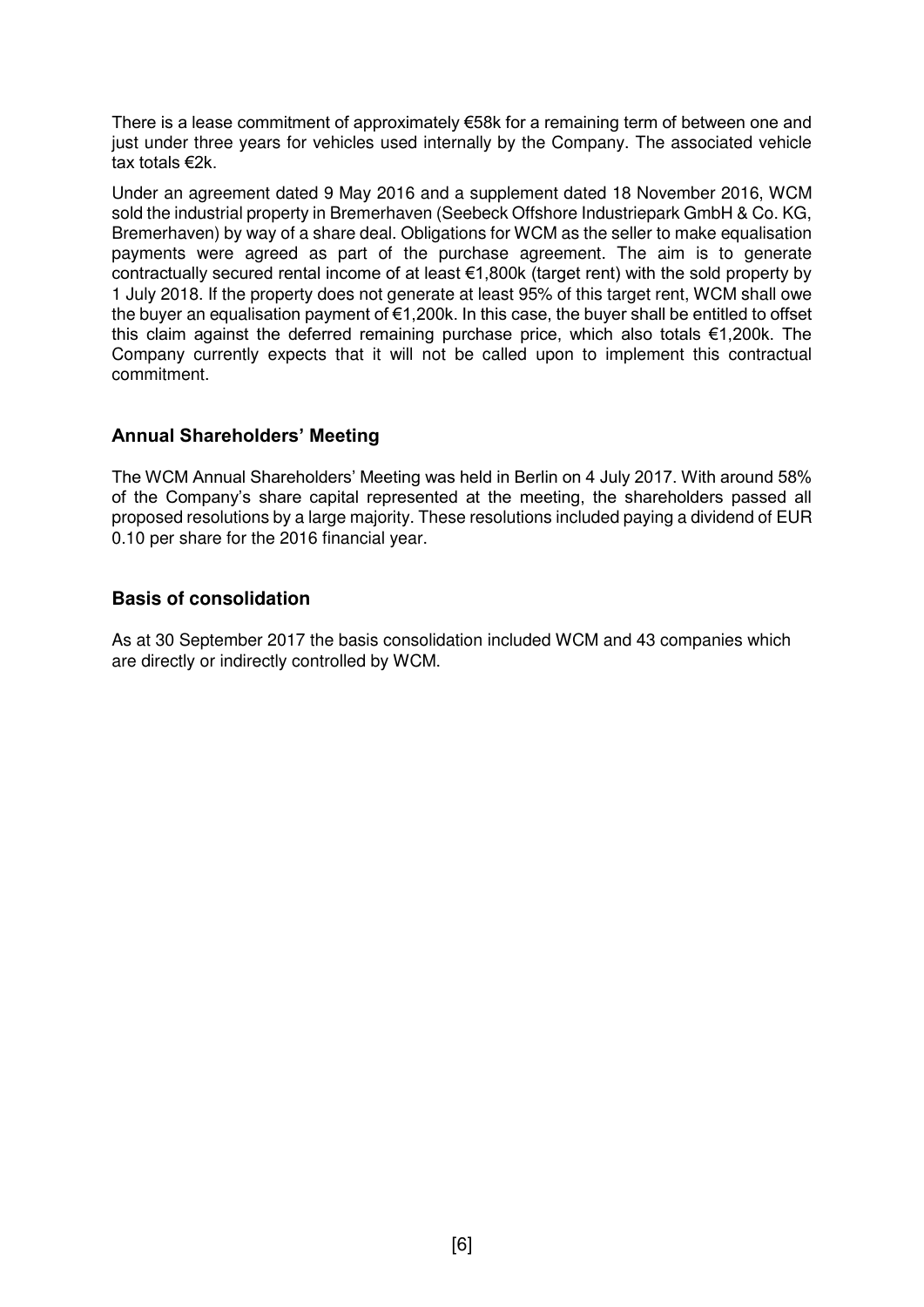#### **3. Course of business and results of operations, net assets and financial position**

#### **Results of operations**

Net rental income rose to €31,751k in Q3 2017 due to the expansion of the property portfolio (Q3 2016: €22,261k). Rental income comprised  $€34,647k$  of this amount (Q3 2016:  $€23,849k$ ).

In the reporting period, a profit of  $€99k$  was generated from the sale of a property (Q3 2016: €799k).

Measurement gains of €21,471k (Q3 2016: €14,822k) also contributed to the increase in earnings.

In total, operating expenses amounted to €20,671k (Q3 2016: €13,702k). This increase in operating expenses primarily resulted from costs connected with the acquisition by TLG (€7,372k).

Compared with the prior-year period, net finance costs decreased to  $-\epsilon$ 7,065k (Q3 2016: -€5,557k) due to acquisitions.

Income taxes (-€9,181k, Q3 2016: -€2,713k) mainly comprise deferred taxes in the amount of -€9,358k (Q3 2016: -€2,401k).

The consolidated profit for the period thus was €16,990k in Q3 2017 (Q3 2016: €16,928k).

FFO I (excluding sales) amounted to €17,729k in Q3 2017 (Q3 2016: €12,888k), while FFO II totalled €17,828k (Q3 2016: €13,687k).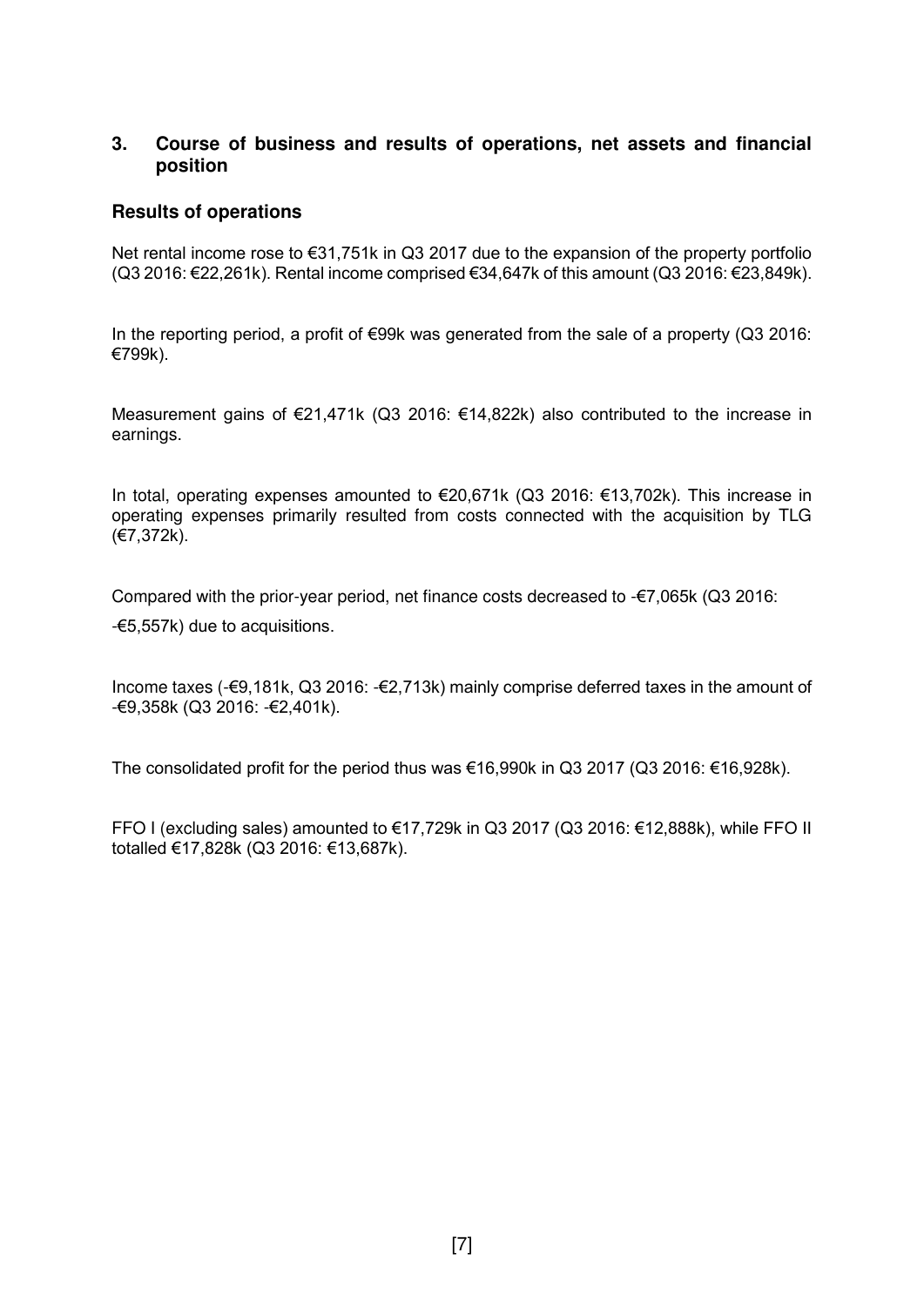#### **Net assets and financial position**

As at 30 September 2017, WCM's real estate portfolio had a carrying amount of €805,448k (31 December 2016: €662,073k).

Consolidated equity decreased to around €315,133k as at 30 September 2017 (31 December 2016: €315,933k). On the reporting date, the net loan-to-value ratio amounted to 55.7 percent (31 December 2016: 53.1 percent).

As a result of the legal restructurings in connection with the takeover by TLG, minority interests are now shown under "Other financial liabilities".

Current and non-current financial liabilities, which are used to finance the properties, totalled €476,344k as at 30 September 2017 (31 December 2016: €361,864k).

On 30 September 2017, the Company had cash of €27,789k (31 December 2016: €10,013k). The Company was able to meet its payment obligations at all times.

As at 30 September 2017, the changes in WCM's cash and cash equivalents broke down into operating, investing and financing activities as follows.

Cash flow from operating activities: €26,612k

Cash flow from investing activities: -€39,890k

Cash flow from financing activities: €31,054k

#### **4. Report on post-balance sheet date events**

Settlement of TLG's takeover offer was successfully completed in the second week of October 2017.

On 6 October 2017, TLG and WCM signed a control agreement with TLG as the controlling entity. An Extraordinary Shareholders' Meeting has been convened for 17 November 2017 (WCM) and 22 November 2017 (TLG) with the objective of granting the consent required by law to finalise the control agreement.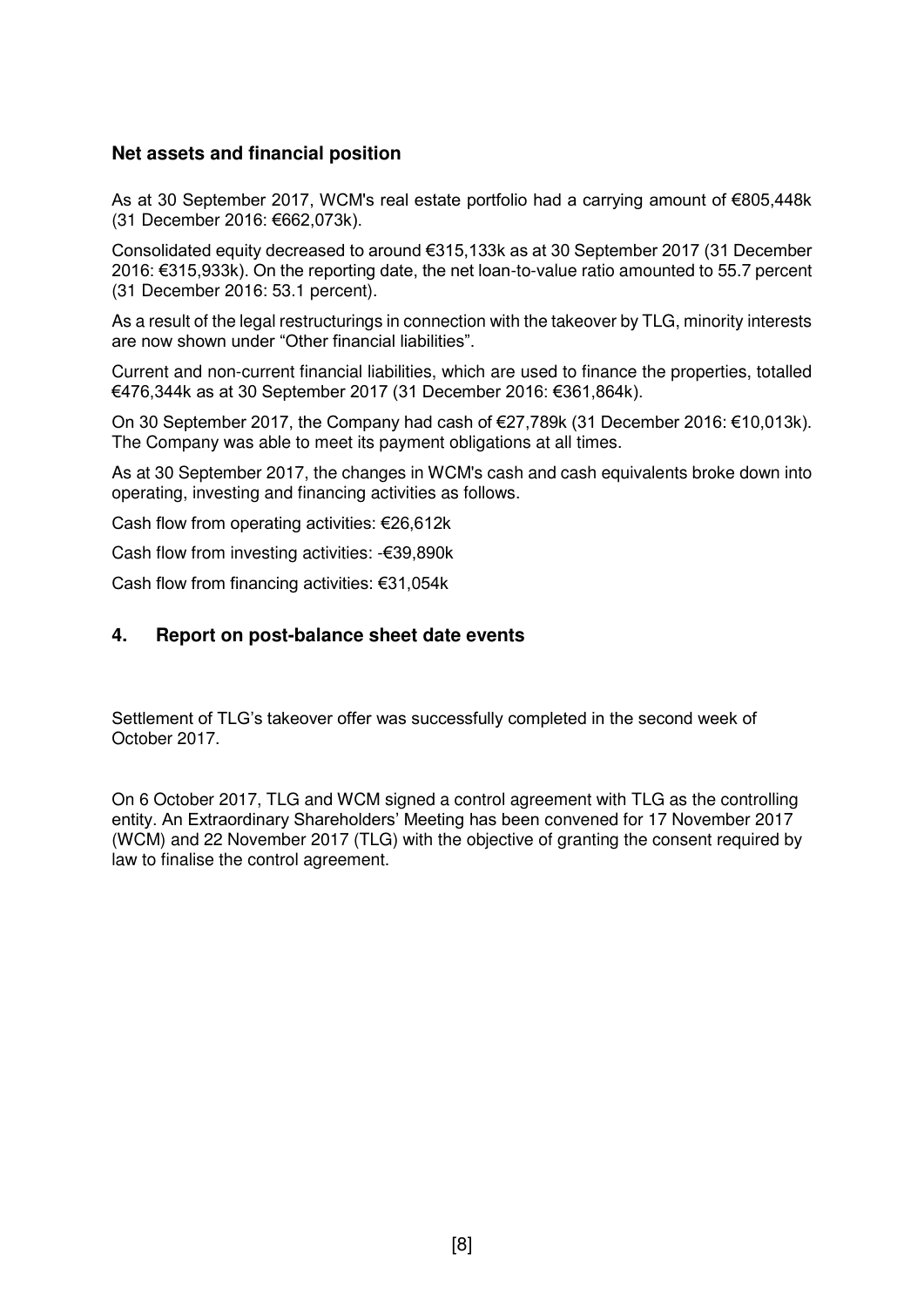#### **5. Outlook**

#### **Forecast unchanged**

The first nine months of the 2017 reporting year were positive and were characterised by further expansion of the property portfolio. Other key events included completing integration of acquired portfolios and the expansion and creation of additional internal structures and business processes.

The Management Board confirms the 2017 forecast made in the 2016 Annual Report (p. 135/136) regarding funds from operations of between €23m and €24m, subject to the effects of the takeover.

Rental income for the 2017 fiscal year will probably come in at the upper end or slightly above the communicated range of €42m to €44m.

#### **No change in risk situation**

Due to its business activities, WCM is exposed to various kinds of risks. In this regard, please refer to the detailed explanations in the 2016 Annual Report (section 6.9 "Financial instruments and financial risk management", pages 86 to 92). In the view of the Management Board, WCM's risk situation has not changed significantly since then.

Frankfurt, 9 November 2017

 $\mathscr{D}$ 

Stavros Efremidis<br>
Chief Executive Officer<br>
Chief Financial Officer<br>
Chief Financial Officer **Chief Executive Officer** 

My Stidings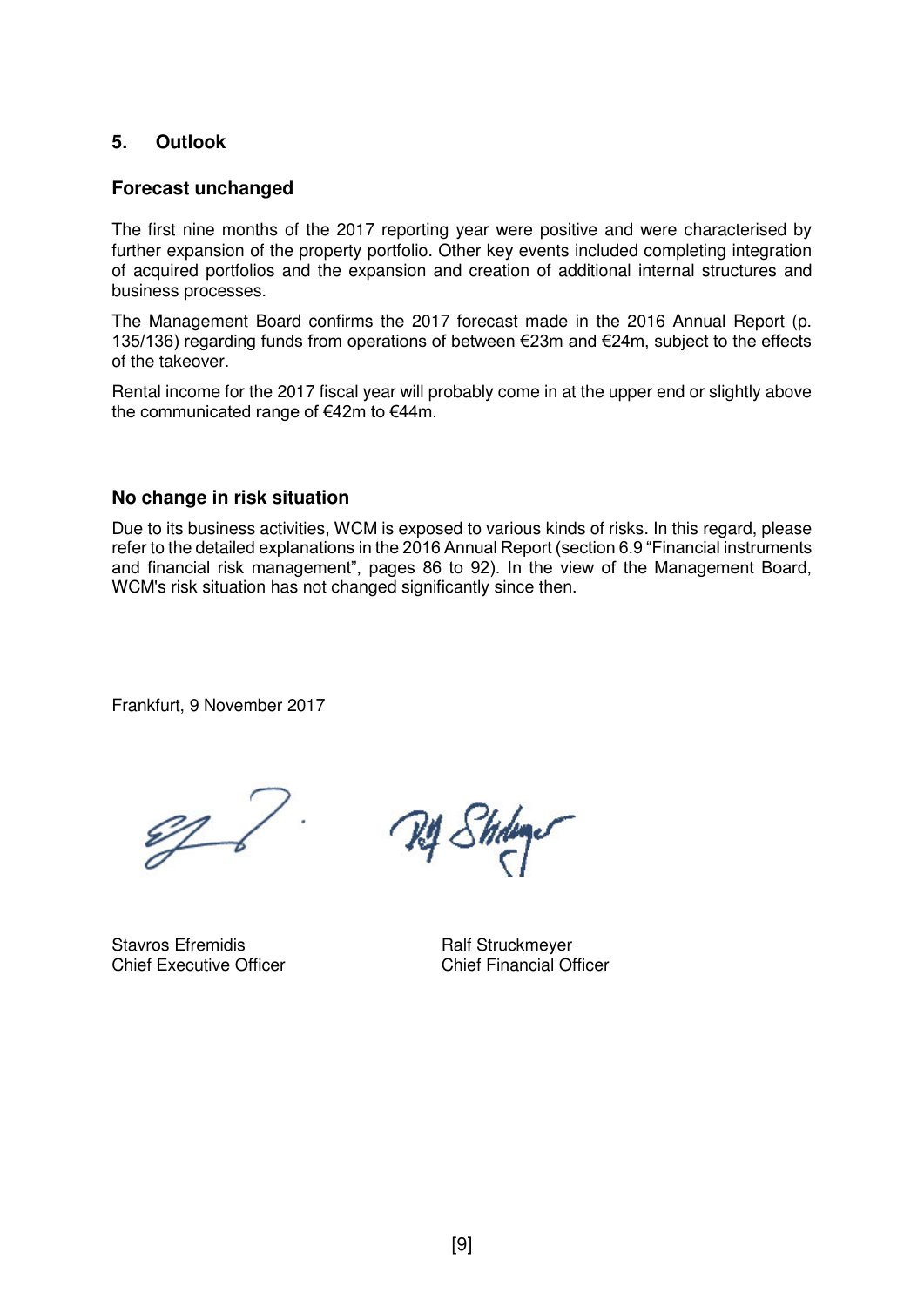**Interim consolidated financial statements as at 30 September 2017 Consolidated statement of financial position (IFRS) as at 30 September 2017** 

| in k€                                                                    |                  |                   |
|--------------------------------------------------------------------------|------------------|-------------------|
| <b>Assets</b>                                                            | 30.09.2017       | 31.12.2016        |
| <b>Current assets</b>                                                    |                  |                   |
| Cash and cash equivalents                                                | 27,789           | 10,013            |
| Trade receivables                                                        | 1,150            | 131               |
| Other financial assets                                                   | 1,356            | 186               |
| Advance payments made                                                    | 0                | 0                 |
| Other current assets                                                     | 23,433           | 21,404            |
| <b>Total current assets</b>                                              | 53,729           | 31,734            |
| <b>Non-current assets</b>                                                |                  |                   |
| Investment property                                                      | 805,448          | 662,073           |
| Intangible assets                                                        | 179              | 196               |
| Technical equipment and machinery                                        | 76               | 115               |
| Other equipment, operating and office equipment                          | 506              | 2,989             |
| Advance payments for property, plant and equipment                       | 360              | 392               |
| Deferred tax assets                                                      | 3,146            | 5,523             |
| Other financial assets                                                   | 9,763            | 6,848             |
| Other non-current assets                                                 | 1,305            | 403               |
| <b>Total non-current assets</b>                                          | 820,783          | 678,539           |
| <b>Total assets</b>                                                      | 874,512          | 710,273           |
| <b>Equity and liabilities</b>                                            |                  |                   |
| <b>Current liabilities</b>                                               |                  |                   |
| Liabilities to credit institutions                                       | 61,373           | 22,162            |
| Trade payables                                                           | 8,610            | 5,925             |
| <b>Other liabilities</b>                                                 | 25,557           | 9,152             |
| Other financial liabilities                                              | 0                | 7                 |
| Other provisions                                                         | 3,529            | 2,753             |
| <b>Total current Liabilities</b>                                         | 99,069           | 39,999            |
| <b>Non-current liabilities</b>                                           |                  |                   |
| Liabilities to credit institutions                                       | 414,971          | 338,358           |
| Other financial liabilities                                              | 23,739           | 1,337             |
| Deferred tax liabilities                                                 | 21,600           | 14,646            |
| <b>Total non-current liabilities</b>                                     | 460,310          | 354,341           |
|                                                                          |                  |                   |
| <b>Equity</b>                                                            |                  |                   |
| Share capital                                                            | 136,803          | 131,965           |
| Capital reserves                                                         | 99,847           | 93,595            |
| Convertible bond                                                         | 0                |                   |
| Retained earnings                                                        | 77,404           | 78,396            |
| Equity attributable to owners of the parent<br>Non-controlling interests | 314,054<br>1,078 | 303,956           |
| <b>Total equity</b>                                                      | 315,133          | 11,977<br>315,933 |
|                                                                          |                  |                   |
| <b>Total equity and liabilities</b>                                      | 874,512          | 710,273           |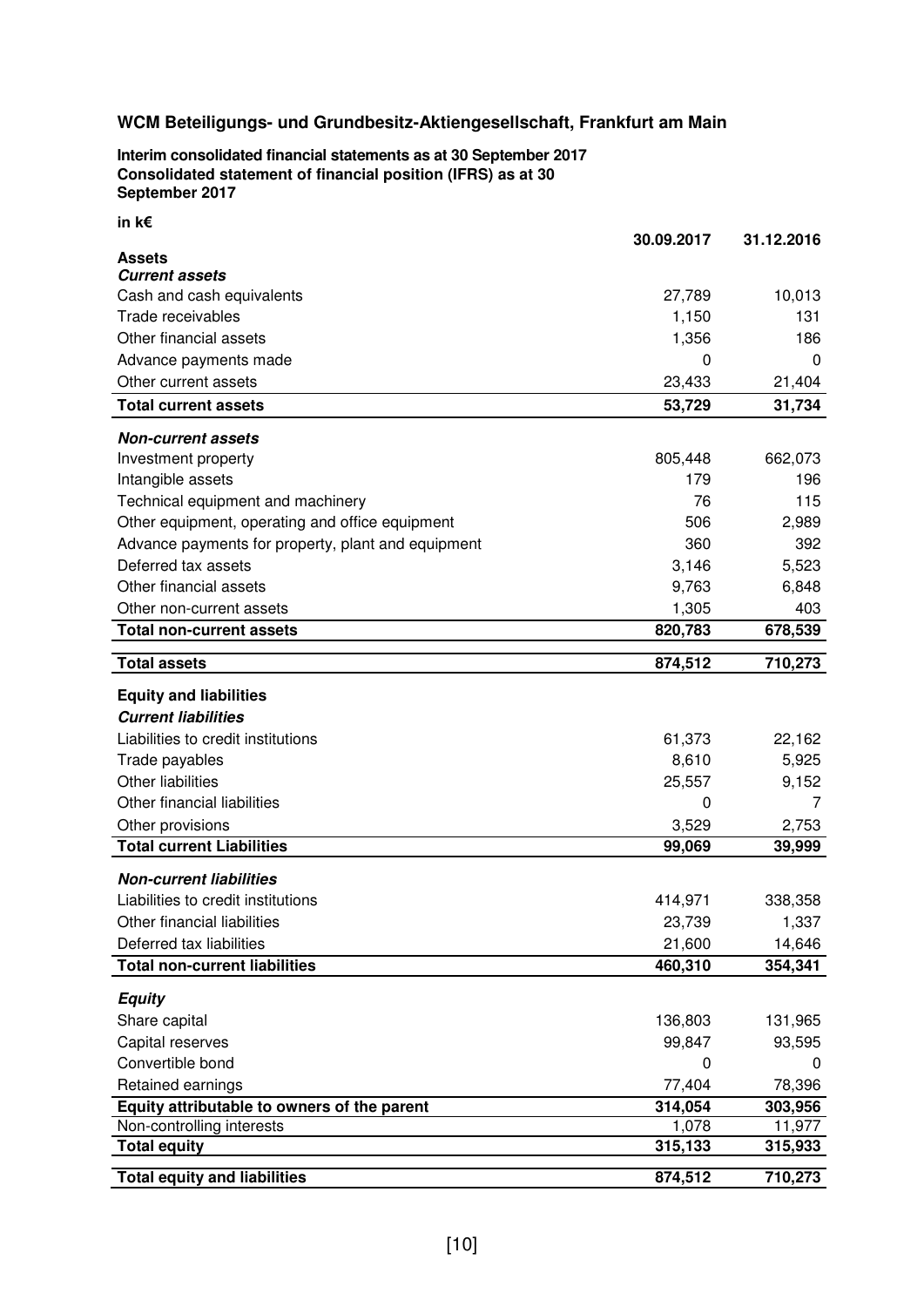#### **Interim consolidated financial statements as at 30 September 2017**

#### **Interim statement of comprehensive income (IFRS) for the period from 1 January to 30 September 2017**

#### **In k€**

|                                                                                | $1.1. -$<br>30.09.2017 | 1.1.<br>30.09.2016 | $01.07 -$<br>30.09.2017 | $01.07 -$<br>30.09.2016 |
|--------------------------------------------------------------------------------|------------------------|--------------------|-------------------------|-------------------------|
| Rental income                                                                  | 34,647                 | 23,849             | 11,960                  | 8,407                   |
| Operating and ancillary costs                                                  | $-2,896$               | $-1,588$           | $-1,039$                | $-467$                  |
| Net rental income                                                              | 31,751                 | 22,261             | 10,921                  | 7,940                   |
|                                                                                |                        |                    |                         |                         |
| Proceeds from disposal of properties held for<br>sale                          | 2,300                  | 7,875              | 2,300                   | 0                       |
| Expenses of the sale from property held for sale                               | $-2,201$               | $-7,076$           | $-2,201$                | 0                       |
| Net gain/loss from sale of property held for<br>sale                           | 99                     | 799                | 99                      | $\pmb{0}$               |
| Unrealised net gain/loss from fair value<br>measurement of investment property | 21,471                 | 14,822             | 5,262                   | 664                     |
| Net gain/loss from fair value adjustments                                      | 21,471                 | 14,822             | 5,262                   | 664                     |
| Other operating income                                                         | 1,154                  | 1,017              | 810                     | 218                     |
| <b>Operating income</b>                                                        | 1,154                  | 1,017              | 810                     | 218                     |
| Staff costs                                                                    | $-5,510$               | $-3,501$           | $-2,023$                | $-990$                  |
| Depreciation and amortisation                                                  | $-354$                 | $-968$             | $-233$                  | $-302$                  |
| Other operating expenses                                                       | $-14,807$              | $-9,233$           | $-7,223$                | $-1,934$                |
| <b>Operating expenses</b>                                                      | $-20,671$              | $-13,702$          | $-9,479$                | $-3,226$                |
| <b>Operating profit/loss</b>                                                   | 33,804                 | 25,198             | 7,614                   | 5,597                   |
| Share of profit/loss attributable to limited                                   |                        |                    |                         |                         |
| partners                                                                       | $-568$                 | 0                  | $-568$                  | 0                       |
| Financial income                                                               | 349                    | 113                | 120                     | 55                      |
| Finance expenses                                                               | $-7,415$               | $-5,670$           | $-2,568$                | $-1,897$                |
| <b>Net finance costs</b>                                                       | $-7,065$               | $-5,557$           | $-2,449$                | $-1,841$                |
| <b>Earnings before taxes</b>                                                   | 26,171                 | 19,641             | 4,598                   | 3,756                   |
| Income taxes                                                                   | $-9,181$               | $-2,713$           | $-4,582$                | $-200$                  |
| Other taxes                                                                    | 0                      | 0                  | 0                       | 0                       |
| Comprehensive income for the period                                            | 16,990                 | 16,928             | 16                      | 3,556                   |
| Comprehensive income attributable to:                                          | 16,990                 | 16,928             | 16                      | 3,556                   |
| Owners of the parent                                                           | 13,018                 | 15,414             | $-128$                  | 2,655                   |
| Non-controlling interests                                                      | 3,972                  | 1,513              | 144                     | 900                     |
|                                                                                | 16,990                 | 16,928             | 16                      | 3,556                   |
|                                                                                |                        |                    |                         |                         |
| <b>Earnings per share</b>                                                      |                        |                    |                         |                         |
| Undiluted earnings per share in €                                              | 0.10                   | 0.12               | 0.00                    | 0.01                    |
| Diluted earnings per share in $\epsilon$                                       | 0.09                   | 0.12               | 0.00                    | 0.01                    |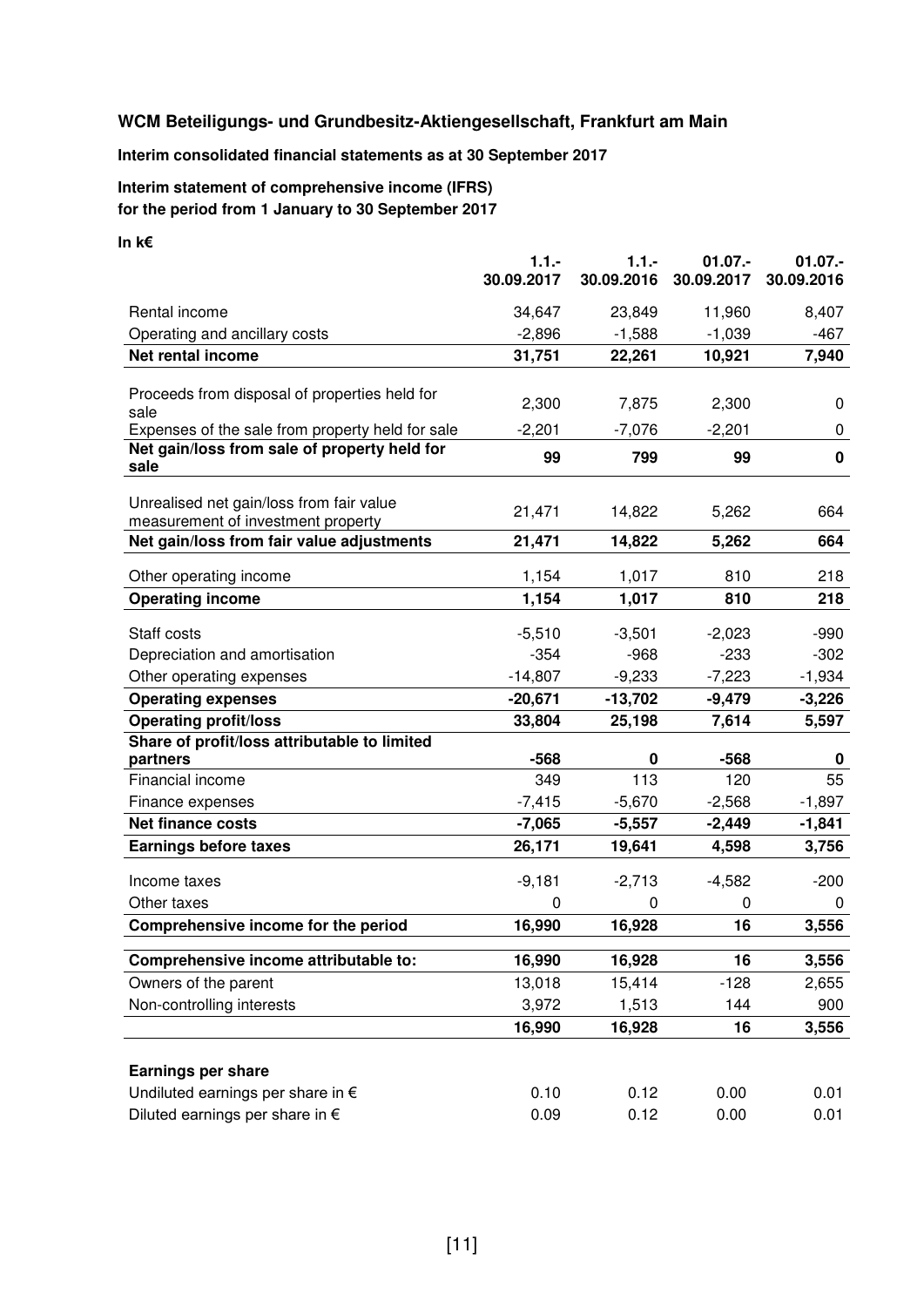**Interim consolidated financial statements as at 30 September 2017** 

**Consolidated statement of changes in equity (IFRS) for the period from 1 January to 30 September 2017** 

| In $k \in$                                   | <b>Share</b><br>capital | Capital<br>reserves | <b>Convertible</b><br>bond | <b>Retained</b><br>earnings | <b>Equity attributable</b><br>to shareholders of<br>the parent | Non-controlling<br>interests in equity | <b>Total consolidated</b><br>equity |
|----------------------------------------------|-------------------------|---------------------|----------------------------|-----------------------------|----------------------------------------------------------------|----------------------------------------|-------------------------------------|
| As at 1 January 2016                         | 120,773                 | 76,366              | 1,800                      | 62,420                      | 261,359                                                        | 8,223                                  | 269,582                             |
| Consolidated profit for the period           | n                       | 0                   | $\Omega$                   | 15,414                      | 15,414                                                         | 1,513                                  | 16,928                              |
| Mandatory convertible bond                   | 1,192                   | 608                 | $-1,800$                   |                             |                                                                |                                        |                                     |
| Non-cash capital increase                    | 10,000                  | 18,000              |                            |                             | 28,000                                                         |                                        | 28,000                              |
| Withdrawals for transaction costs            |                         | $-1,379$            |                            |                             | $-1,379$                                                       |                                        | $-1,379$                            |
| Change in basis of consolidation             |                         |                     |                            |                             |                                                                | $-253$                                 | $-253$                              |
| <b>Equalisation payments</b>                 |                         |                     |                            | 34                          | 34                                                             | $-152$                                 | $-118$                              |
| Share-based remuneration                     | 0                       | 0                   | 0                          | 773                         | 773                                                            | 0                                      | 773                                 |
| As at 30 September 2016                      | 131,965                 | 93,595              | 0                          | 78,642                      | 304,202                                                        | 9,331                                  | 313,533                             |
| As at 1 January 2017                         | 131,965                 | 93,595              | $\mathbf 0$                | 78,396                      | 303,956                                                        | 11,977                                 | 315,933                             |
| Consolidated profit for the period           | U                       | $\Omega$            | 0                          | 13,018                      | 13,018                                                         | 3,972                                  | 16,990                              |
| Mandatory convertible bond                   | 2,063                   | 3,920               |                            |                             | 5,983                                                          |                                        | 5,983                               |
| Cash capital increases                       | 2,775                   | 2,391               |                            |                             | 5,166                                                          |                                        | 5,166                               |
| Withdrawals for transaction costs            | ŋ                       | $-58$               |                            |                             | $-58$                                                          |                                        | $-58$                               |
| Change in basis of consolidation             | ი                       | 0                   |                            |                             |                                                                | 3,586                                  | 3,586                               |
| Change in reporting of minority<br>interests | n                       | 0                   | 0                          | n                           |                                                                | $-18,457$                              | $-18,457$                           |
| Capital repayments                           |                         | 0                   | 0                          |                             |                                                                |                                        | $\Omega$                            |
| <b>Equalisation payments</b>                 |                         |                     |                            | $-2,388$                    | $-2,388$                                                       |                                        | $-2,388$                            |
| Share-based remuneration                     |                         |                     |                            | 1,574                       | 1,574                                                          |                                        | 1,574                               |
| Dividend paid                                |                         |                     |                            | $-13,197$                   | $-13,197$                                                      |                                        | $-13,197$                           |
| Withdrawal from capital reserves             |                         |                     |                            |                             |                                                                |                                        |                                     |
| As at 30 September 2017                      | 136,803                 | 99,848              | 0                          | 77,403                      | 314,054                                                        | 1,078                                  | 315,132                             |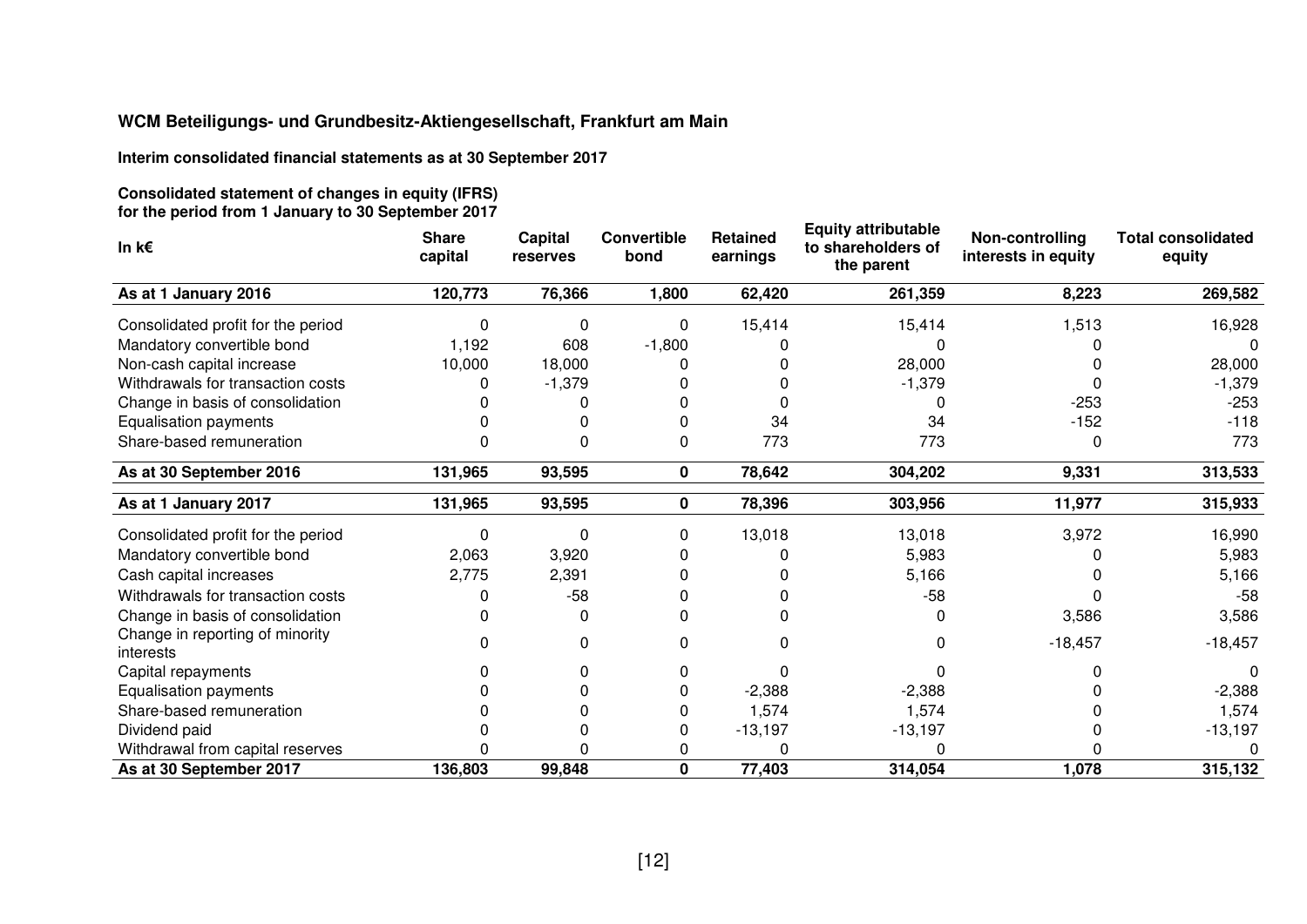**Interim consolidated financial statements as at 30 September <sup>2017</sup>** 

#### **Consolidated cash flow statement (IFRS) for the period from 1 January to 30 September 2017**

#### **in k€**

| <b>September</b><br>2016 |
|--------------------------|
|                          |
| 16,928                   |
| 5,557                    |
| $-14,822$                |
| 968                      |
| -799                     |
| 312                      |
| 358                      |
|                          |
|                          |
| $-3,810$                 |
|                          |
|                          |
| 210                      |
| 5,777                    |
| 0                        |
| 10,679                   |
|                          |
| $-58,923$                |
|                          |
| $-175$                   |
|                          |
| 13,641                   |
| 0                        |
| 113                      |
| $-45,344$                |
| $-2,415$                 |
| 0                        |
| 0                        |
| 0                        |
| 120,370                  |
| $-53,242$                |
| $-1,710$                 |
| $-5,143$                 |
| 57,860                   |
| 23,196<br>11,136         |
| 34,332                   |
|                          |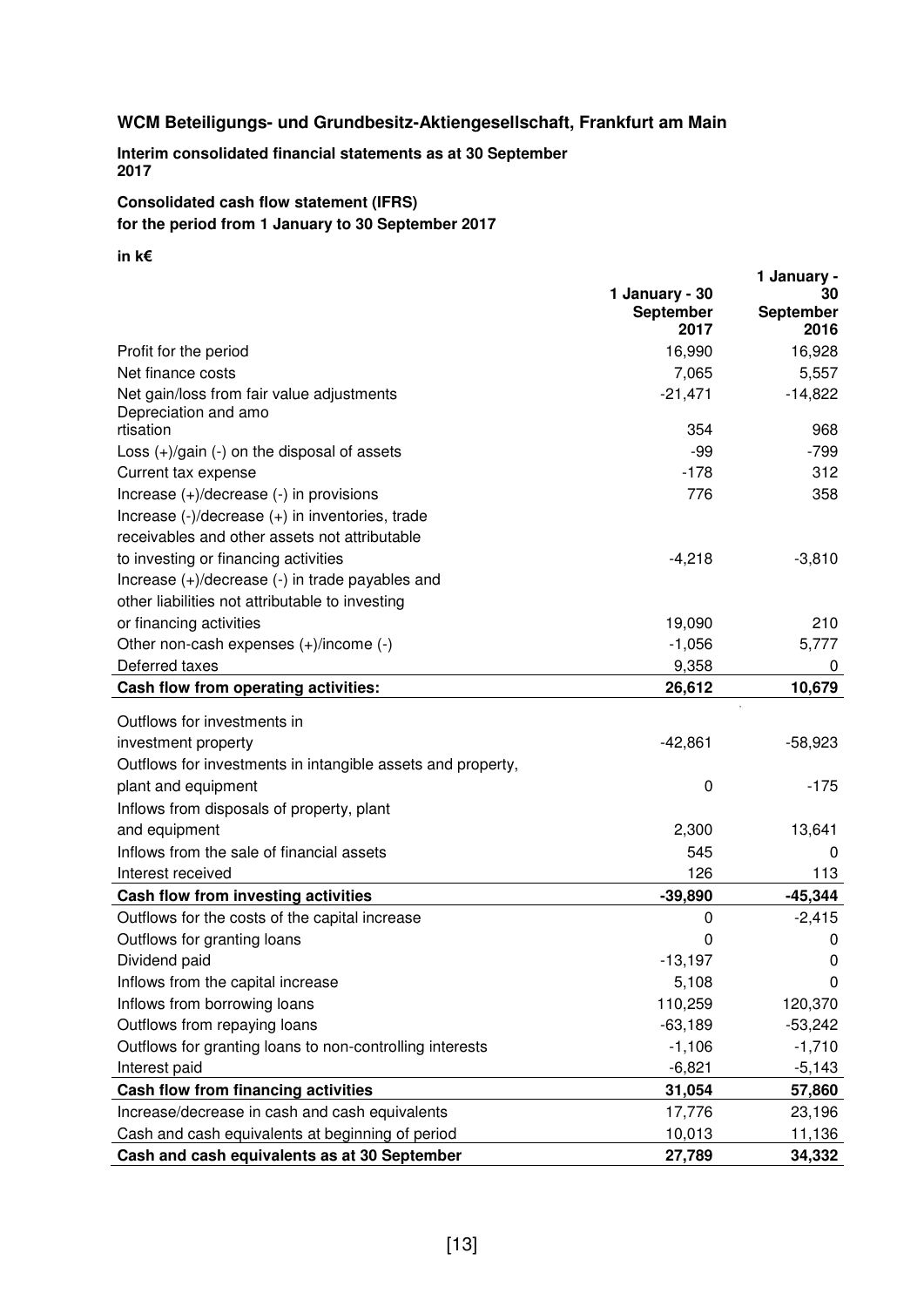#### **About WCM AG**

WCM Beteiligungs- und Grundbesitz-AG is a specialised commercial real estate company. As a real estate proprietor, the focus is on long-term rental of high-quality office and retail properties in the major office locations in Germany.

Since the operational restart in 2014, WCM AG has focused on an extensive network for the acquisition of properties as well as on value-creating asset management, in order to generate attractive long-term rental income and a steady cash flow. The portfolio currently has a gross asset value of around €800m. The company has corporation and trade tax loss carryforwards available and a tax deposit account.

Shares of WCM AG are listed in the Prime Standard of Deutsche Börse AG.

#### **Disclaimer**

This interim statement contains forward-looking statements on expected developments. These statements are based on current assessments and are by their very nature subject to risks and uncertainty. Actual events may differ from those expected in these statements.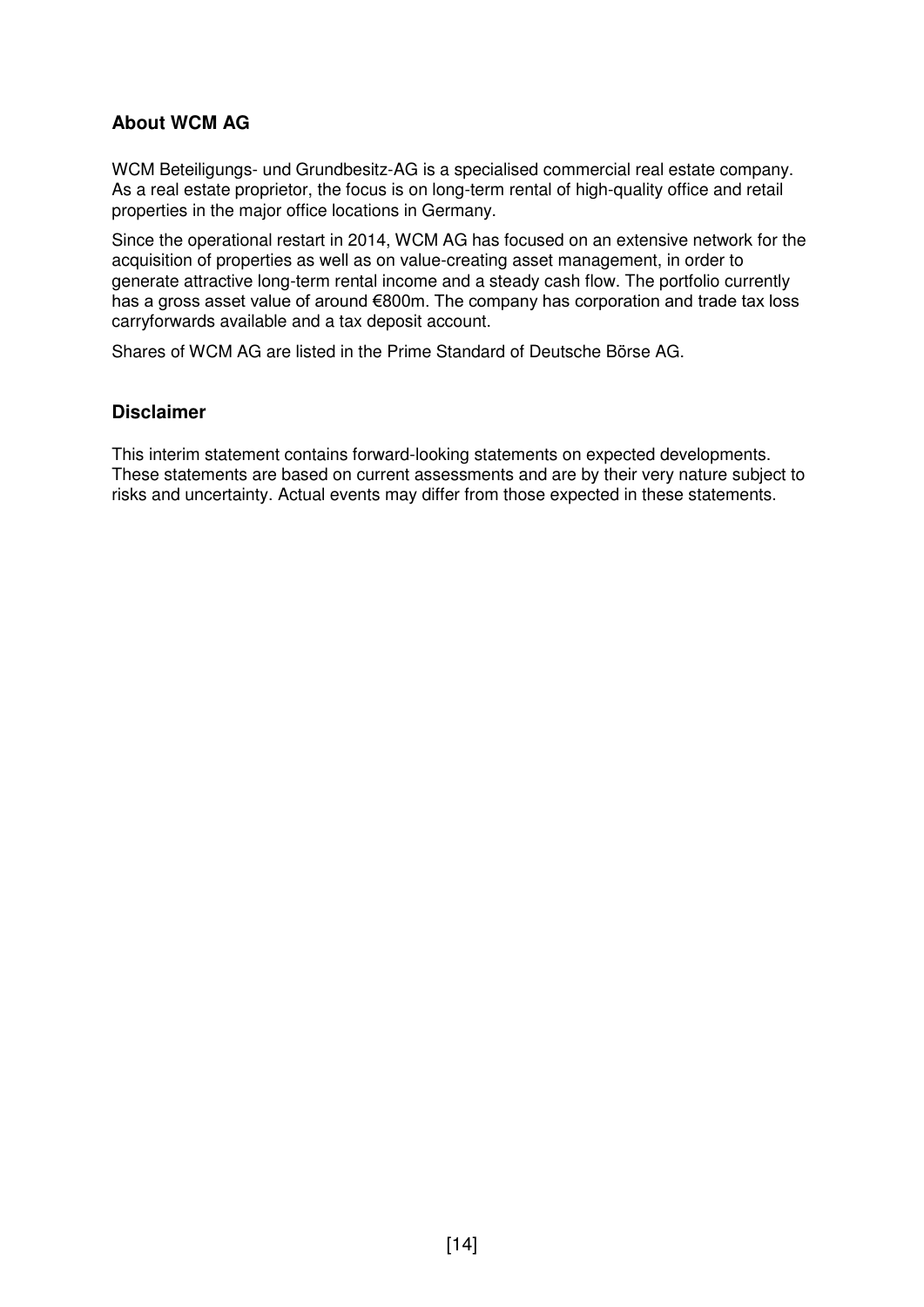#### **The WCM share**

| ISIN:                     | DE000A1X3X33                  |
|---------------------------|-------------------------------|
|                           |                               |
| Securities identification | A1X3X3                        |
| number (WKN):             |                               |
| Number of shares          | 136,802,552                   |
| 30 September 2017:        |                               |
| Market segment:           | <b>Prime Standard</b>         |
| Indexes:                  | CDAX, DIMAX, FTSE             |
|                           | <b>EPRA/NAREIT Developed</b>  |
|                           | Europe                        |
| Designated sponsors:      | Oddo Seydler Bank AG, equinet |
|                           | Bank AG, HSBC Trinkaus &      |
|                           | <b>Burkhardt AG</b>           |
| Stock exchanges:          | Xetra, Frankfurt, Hamburg,    |
|                           | Stuttgart                     |
| Share price               | €3.64                         |
| 30 September 2017:        |                               |
| Market capitalisation     | €497,961,289                  |
| 30 September 2017:        |                               |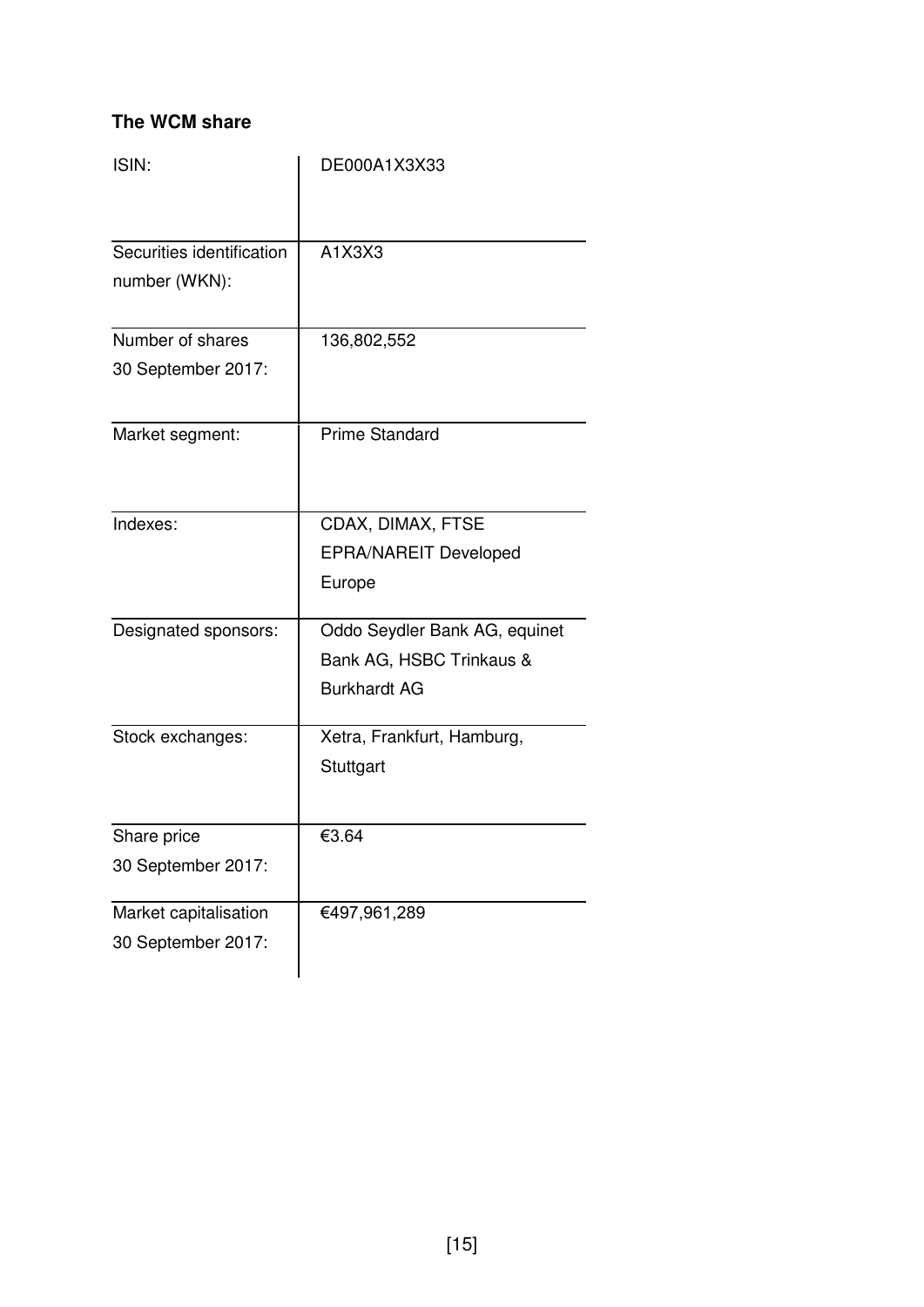### **Financial calendar, publishing information and contact**

| 17 November 2017: | Extraordinary Shareholders'         |
|-------------------|-------------------------------------|
|                   | Meeting in Berlin                   |
|                   |                                     |
| n/a               | Publication of the Q1 2018          |
|                   | interim statement                   |
|                   |                                     |
| n/a               | <b>Annual Shareholders' Meeting</b> |
|                   |                                     |
|                   |                                     |
| n/a               | Publication of the half-yearly      |
|                   | financial statements as at 30       |
|                   | <b>June 2018</b>                    |
|                   |                                     |
| n/a               | Publication of the Q3 2018          |
|                   | interim statement                   |
|                   |                                     |